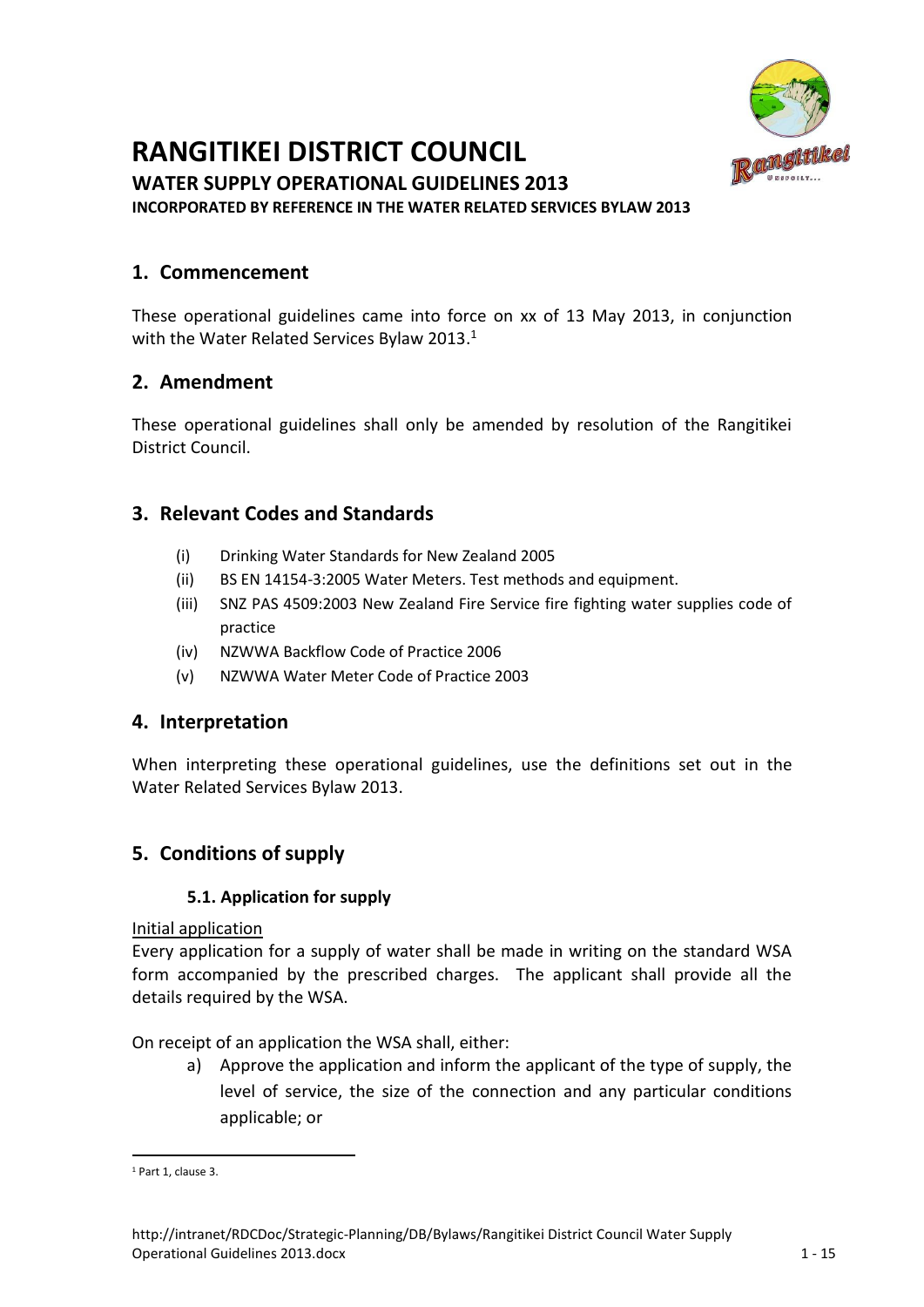b) Refuse the application and notify the applicant of the decision giving the reasons for refusal.

For the agreed level of service to the applicant, the WSA should determine the sizes of all pipes, fittings and any other equipment, up to the point of supply. The WSA shall supply and install the service pipe up to the point of supply at the applicant's cost or may allow the supply and installation of the service pipe to be carried out by approved contractors.

The applicant may be granted the authority to act on behalf of the owner of the premises for which the supply is sought, and shall produce written evidence of this if required by the WSA.

An approved application for supply which has not been actioned within six months of the date of application will lapse unless a time extension has been approved. Any refunds of fees and charges shall be at the discretion of the WSA.

## Change of use

Where a customer seeks a change in the level of service or end use of water supplied to premises, and/or the supply changes from an ordinary to an extraordinary type or vice versa, a new application for supply shall be submitted by the customer.

## Prescribed changes

Charges applicable at the time of connection may include:

- a) Payment to the WSA for the cost of the physical works required to provide the connection;
- b) A development contribution charge determined in accordance with the Local Government Act 2002;
- c) A financial contribution charge determined in accordance with the Resource Management Act 1991.

## **5.2. Point of Supply**

#### Responsibility for maintenance

The WSA shall own and maintain the service pipe and fittings up to the point of supply. The customer shall own and maintain the supply pipe beyond the point of supply.

#### Single ownership

For individual customers the point of supply shall be located in figure 1 or as close as possible where fences, walls or other permanent structures make it difficult to locate the required position. Other positions shall require specific approval.

For each individual customer there shall be only one point of supply, unless otherwise approved.

The typical layout at a point of supply is shown in figure 2 (domestic unmetered supply) and figure 3 (domestic metered supply).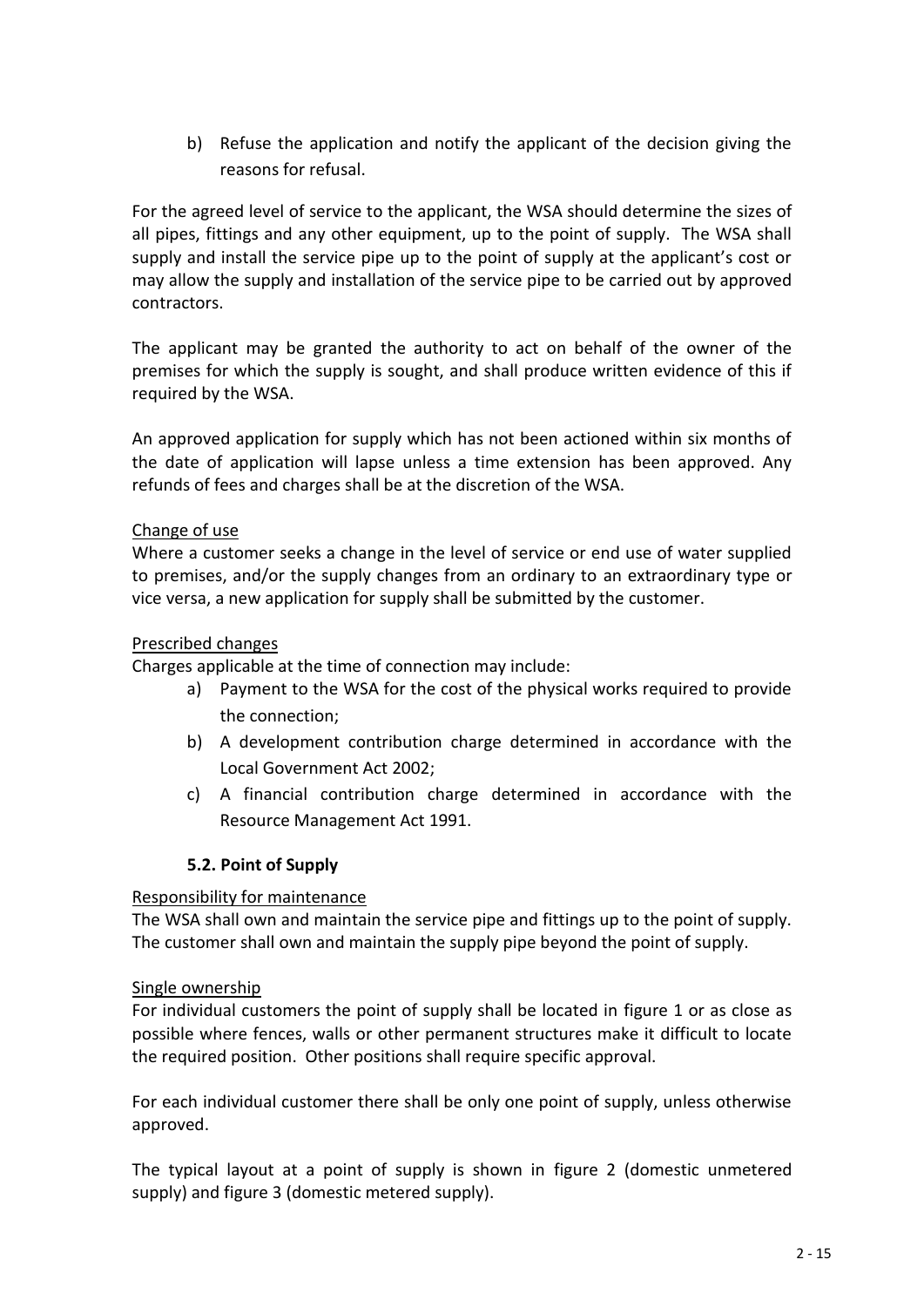The WSA gives no guarantee of the serviceability of the valve located on the service pipe. Where there is no customer stopcock, or where maintenance is required between the service valve and the customer stopcock, the customer may use the service valve to isolate the supply. However the WSA reserves the right to charge for maintenance of this valve if damaged by such customer use.

## Multiple ownership

The point of supply for the different forms of multiple ownership of premises and /or land shall be:

- a) For Company Share/Block Scheme (Body Corporate) as for single ownership;
- b) For Leasehold/Tenancy in Common Scheme (Cross Lease), Strata Title, Unit Title (Body Corporate) and any other form of multiple ownership – each customer shall have an individual supply with the point of supply determined by agreement with the WSA. In specific cases other arrangements may be acceptable, subject to individual approval.

For a multiple ownership which was in existence prior to the coming into effect of this Bylaw, the point of supply shall be the arrangement existing at that time, or as determined by agreement with the WSA for any individual case.



**Figure 1** – Typical Point of Supply for individual customers. Variations may apply for customers on right of ways or for commercial or industrial customers.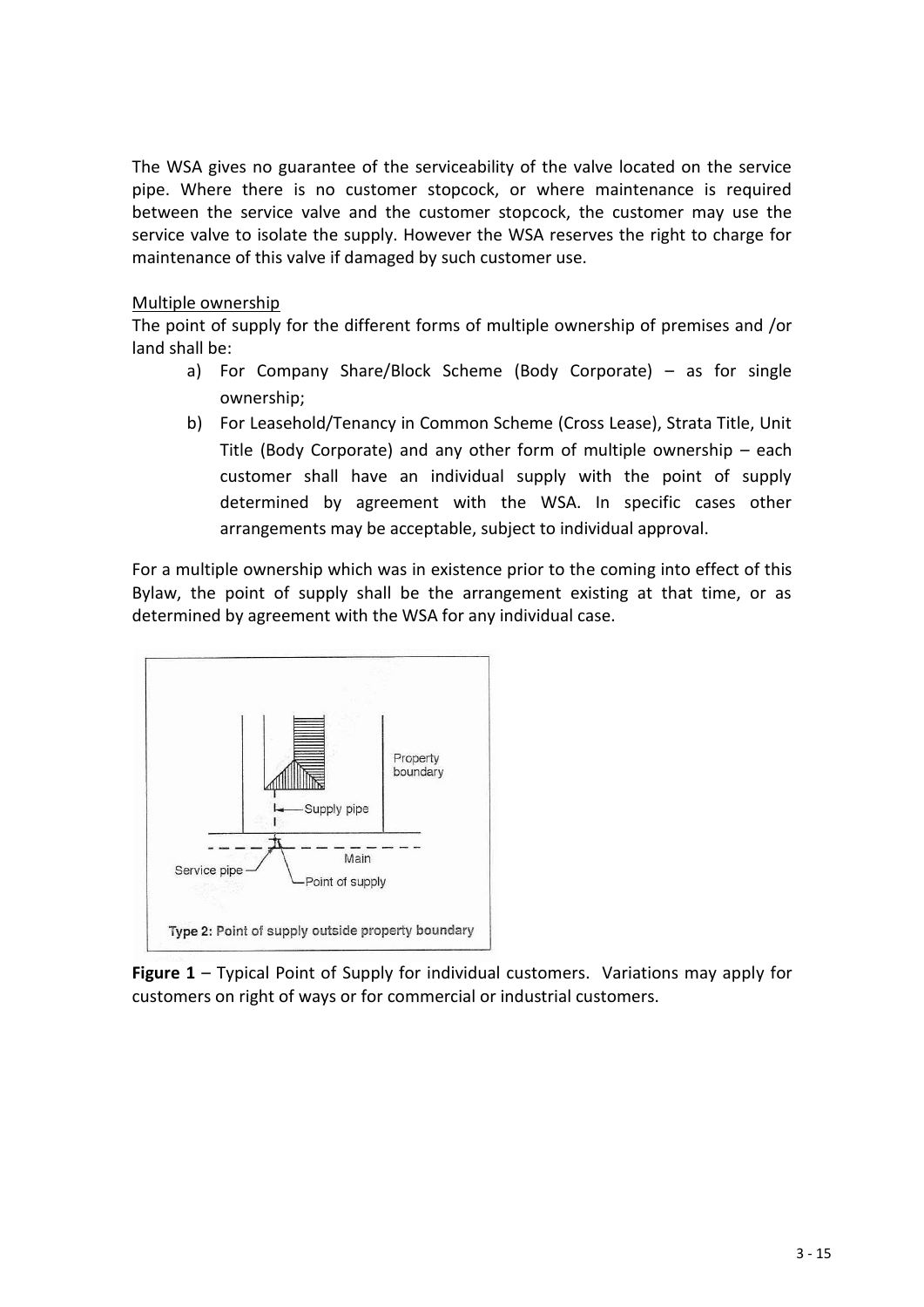

**Figure 2** – Typical layout at point of supply, for a domestic, unmetered supply.



**Figure 3** – Typical layout at point of supply, for a domestic metered supply. Variations may apply for commercial or industrial customers.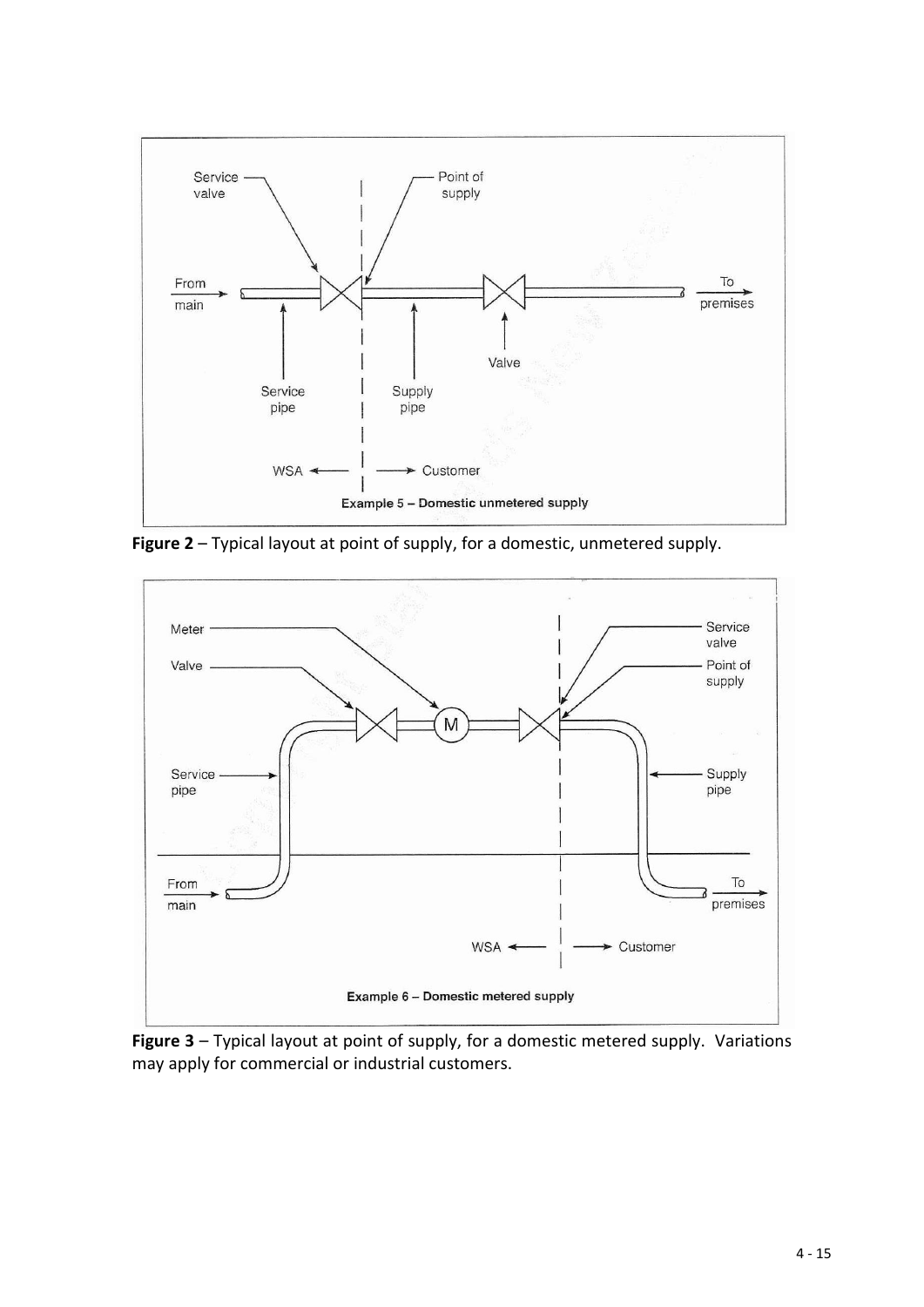## **5.3. Access to, and about point of supply**

## Right of access

Where the point of supply is on private property the customer shall allow the WSA access to, and about the point of supply between 7.30 am and 6pm on any day for:

- a) Meter reading without notice; or
- b) Checking, testing and maintenance work with notice being given whenever possible.

Outside these hours (such as for night time leak detention) the WSA shall give notice to the customer.

Where access is not made available for any of the above times and a return visit is required by the WSA, a rate many be charged as for 'Meter reading by appointment'

Under emergency conditions the customer shall allow the WSA free access to, and about the point of supply at any hour.

## Maintenance of access

The customer shall maintain the area in and around the point of supply keeping it free of soil, growth or other matter or obstruction which prevents, or is likely to prevent convenient access.

## **5.4. Types of Supply**

#### General

Supplies shall be classified as either 'on demand' or 'restricted flow' and the use of water from the supply shall be either 'ordinary' or 'extraordinary'.

#### On demand supply

Every premises shall be entitled to an ordinary supply of water subject to the following conditions:

- (a) The premises lying within an urban water supply area if such an area has been constituted by the WSA;
- (b) The exclusion of its use for garden watering under any restrictions made by the WSA under 9.7.3;
- (c) Payment of the appropriate charges in respect of that property;
- (d) Any other charges or costs associated with subdivision or development; and
- (e) Any other relevant conditions in section 9 of this Bylaw.

The WSA shall be under no obligation to provide an extraordinary supply of water (see also the provisions of 9.7 and 9.9.2).

#### Restricted flow supply

Restricted flow supply shall be available to premises within a designated area only, or under special conditions set by the WSA.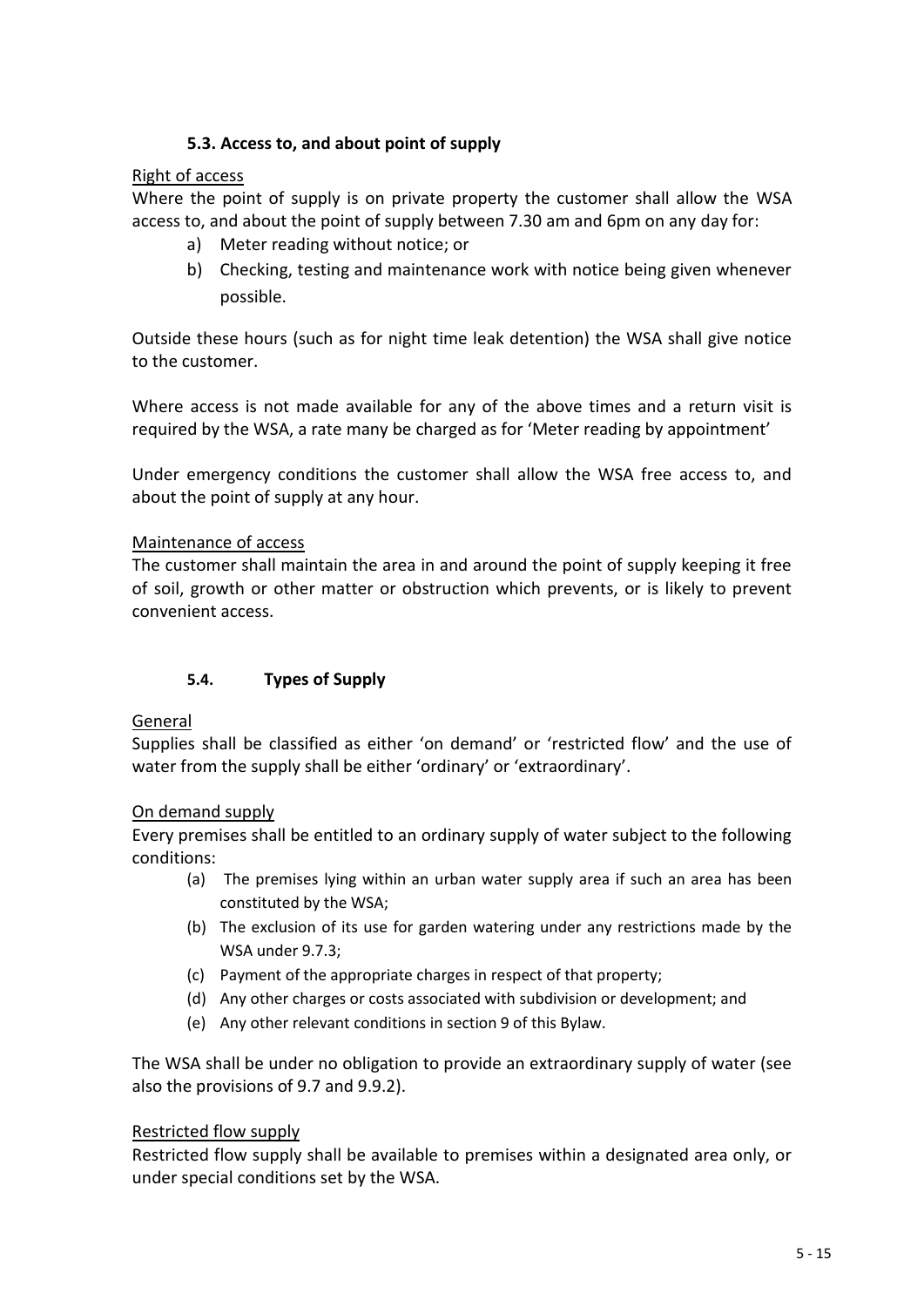The water supply shall be restricted so as to deliver the agreed number of water units at a steady flow rate.

The WSA shall charge for the restricted flow supply by either:

- (a) The volume passing through a meter; or
- (b) The agreed number of water units.

## Ordinary Use

Ordinary use is for domestic purposes (which may include use in a fire sprinkler system to NZS4517) and shall include:

- (a) Washing down a car, boat, or similar;
- (b) Garden watering by hand;
- (c) Garden watering by a portable sprinkler (subject to the provisions of 9.7.3);
- NOTE For use from a fire protection system to NZS 4517 to be classified as an ordinary use, the customer should comply with the conditions set under 9.9.1

#### Extraordinary use

Extraordinary use includes:

- (a) Domestic spa or swimming pool in excess of 10  $m^3$  capacity, fixed garden irrigation systems, and/or
- (b) Commercial and business;
- (c) Industrial;
- (d) Agriculture:
- (e) Horticulture;
- (f) Viticulture;
- (g) Fire protection systems other than sprinkler systems installed to comply with NZS 4517;
- (h) Out of district (supply to, or within another local authority);
- (i) Temporary supply;

#### **5.5. Maintenance and repair**

Wherever practical the WSA shall make every reasonable attempt to notify the customer of a scheduled maintenance shutdown of the supply before the work commences. Where immediate action is required and notification is not practical, the WSA may shut down the supply without notice.

#### **5.6. Liability**

The WSA shall endeavour to meet the level of service requirements of 9.6, but shall not be liable for any loss, damage or inconvenience which the customer (or any person using the supply) may sustain as a result of deficiencies in, or interruptions to, the water supply.

The WSA may, under certain circumstances and at its sole discretion, make payments for damage caused to equipment, appliances, processes, and materials as a direct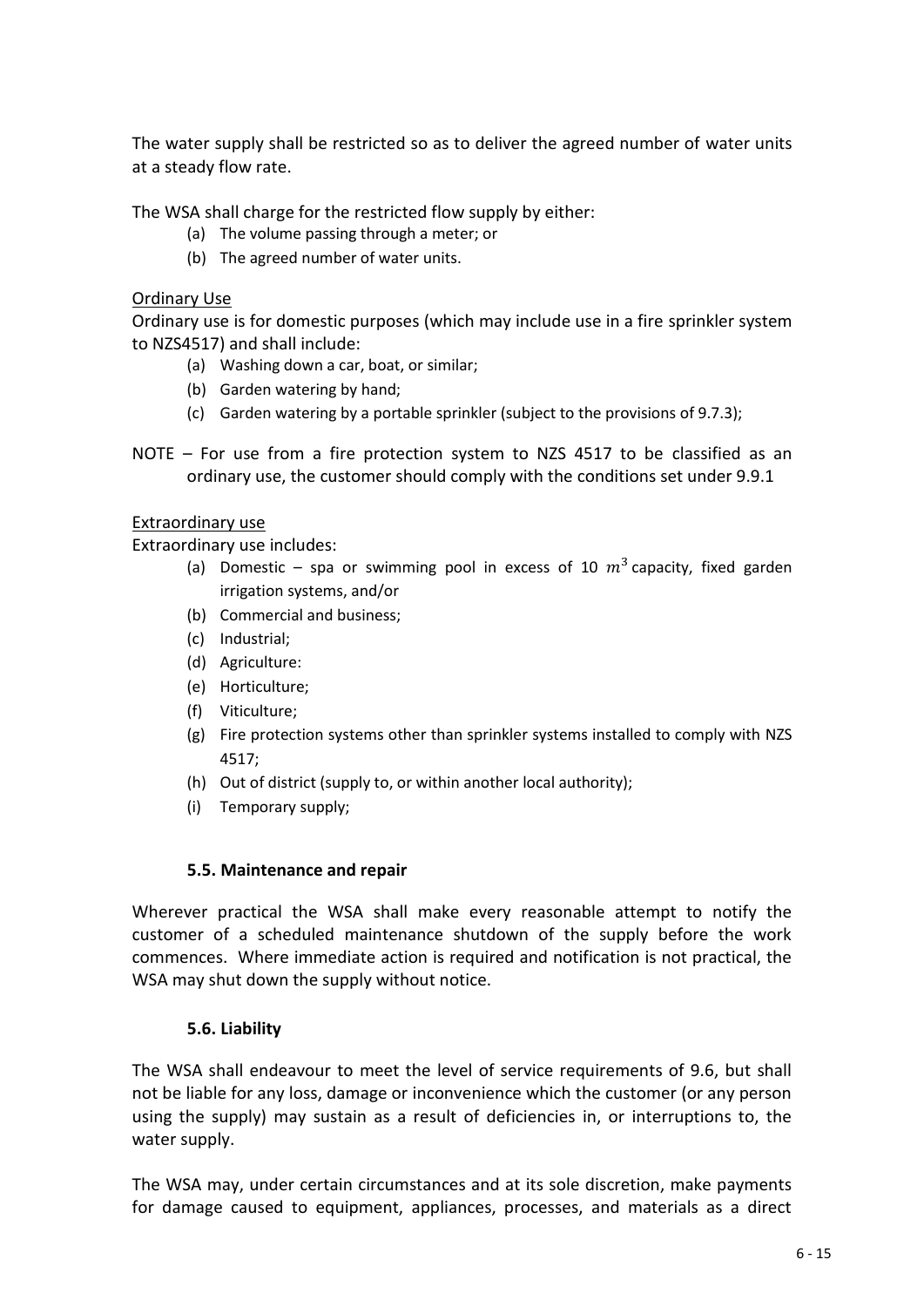result of a variation in the water supply, provided that any such equipment or appliances have been designed to cater for reasonable variations in the flow, pressure, and quality of the water supply.

## **5.7. Fire protection connection**

#### Connection application

Any proposed connection for fire protection shall be the subject of a specific application (on the standard WSA form) made to the WSA for approval. Any such connections shall be subject to the conditions specified by the WSA.

## Design

It shall be the customer's responsibility to ascertain in discussion with the WSA and monitor whether the supply available is adequate for the intended purpose.

## Fire protection connection metering

Where the supply of water to any premises is metered the WSA may allow the supply of water for the purposes of firefighting to be made in a manner which bypasses the meter, provided that:

- (a) The drawing of water is possible only in connection with the sounding of an automatic fire alarm or the automatic notification of the fire brigade; or
- (b) A WSA approved detector check valve has been fitted on the meter bypass.

Any unmetered connection provided to supply water to a fire protection system shall not be used for any purpose other than firefighting and testing the fire protection system unless the fire protection system is installed in accordance with NZS 4517.

#### Fire hose reels

Where the supply of water to any premises is metered, fire hose reels shall be connected only to the metered supply, not to the fire protection system. The water supply to fire hose reels shall comply with the requirements of NZS 4503.

## Charges

Water used for the purpose of extinguishing fires shall be supplied free of charge. Where the fire protection connection is metered and water has been used for firefighting purposes, the WSA shall estimate the quantity of water so used, and credit to the customer's account an amount based on such an estimate.

#### Ongoing testing and monitoring

Customers intending to test fire protection systems in a manner that requires a drawoff of water shall obtain the approval of the WSA beforehand. Water used for routine flushing and flow testing does not constitute waste but the quantity of water used may be assessed and charged for by the WSA.

## **5.8. Backflow prevention**

## Customer responsibility

It is the customer's responsibility (under the Health Act 1956, and the Building Act 2004) to take all necessary measures on the customer's side of the point of supply to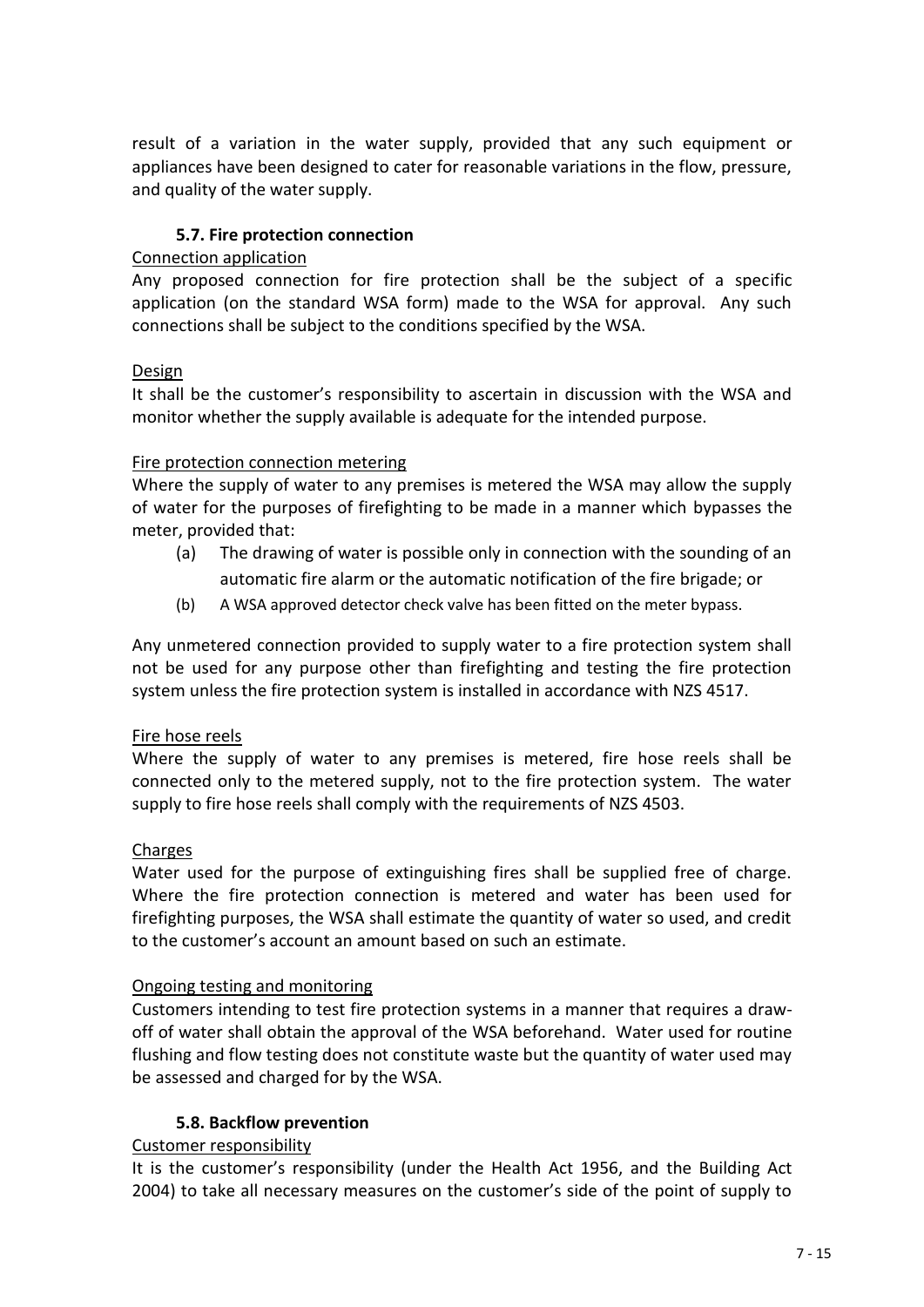prevent water which has been drawn from the WSA's water supply from returning to that supply.

These include:

- (a) Backflow prevention either by providing an adequate air gap, or by the use of an appropriate backflow prevention device;
- (b) The prohibition of any cross-connection between the WSA water supply and
	- (i) Any other water supply (potable or non-potable)
	- (ii) Any other water source
	- (iii) Any storage tank
	- (iv) Any other pipe, fixture or equipment containing chemicals, liquids, gasses, or other non-potable substances.

NOTE – Fire protection systems that include appropriate backflow prevention measures would generally not require additional backflow prevention, except in cases where the system is supplied by a non-potable source or a storage tank or fire pump that operates at a pressure in excess of the WSA's normal minimum operating pressure.

## Unmanaged risk

The WSA may fit a backflow prevention device on the WSA side of the point of supply where the customer cannot demonstrate that the risk of backflow is adequately managed.

#### **5.9. WSA equipment and inspection**

Care of water supply system

The customer shall take due care not to damage any part of the water supply system, including but not limited to pipework, vales, meters, restrictors, chambers, and backflow prevention devices.

#### **Inspection**

Subject to the provisions of the Local Government Act 2002, the customer shall allow the WSA with or without equipment, access to any area of the premises for the purposes of determining compliance with these conditions.

## **5.10. Meters and flow restrictors**

#### Installation

Meters for on demand supplies, and restrictors for restricted flow supplies, shall be supplied, installed and maintained by the WSA, and shall remain the property of the WSA.

Where on demand supplies are not universally metered, the WSA where it considers water use is unusually high, reserves the right to fit a meter at the customer's cost, and charge accordingly.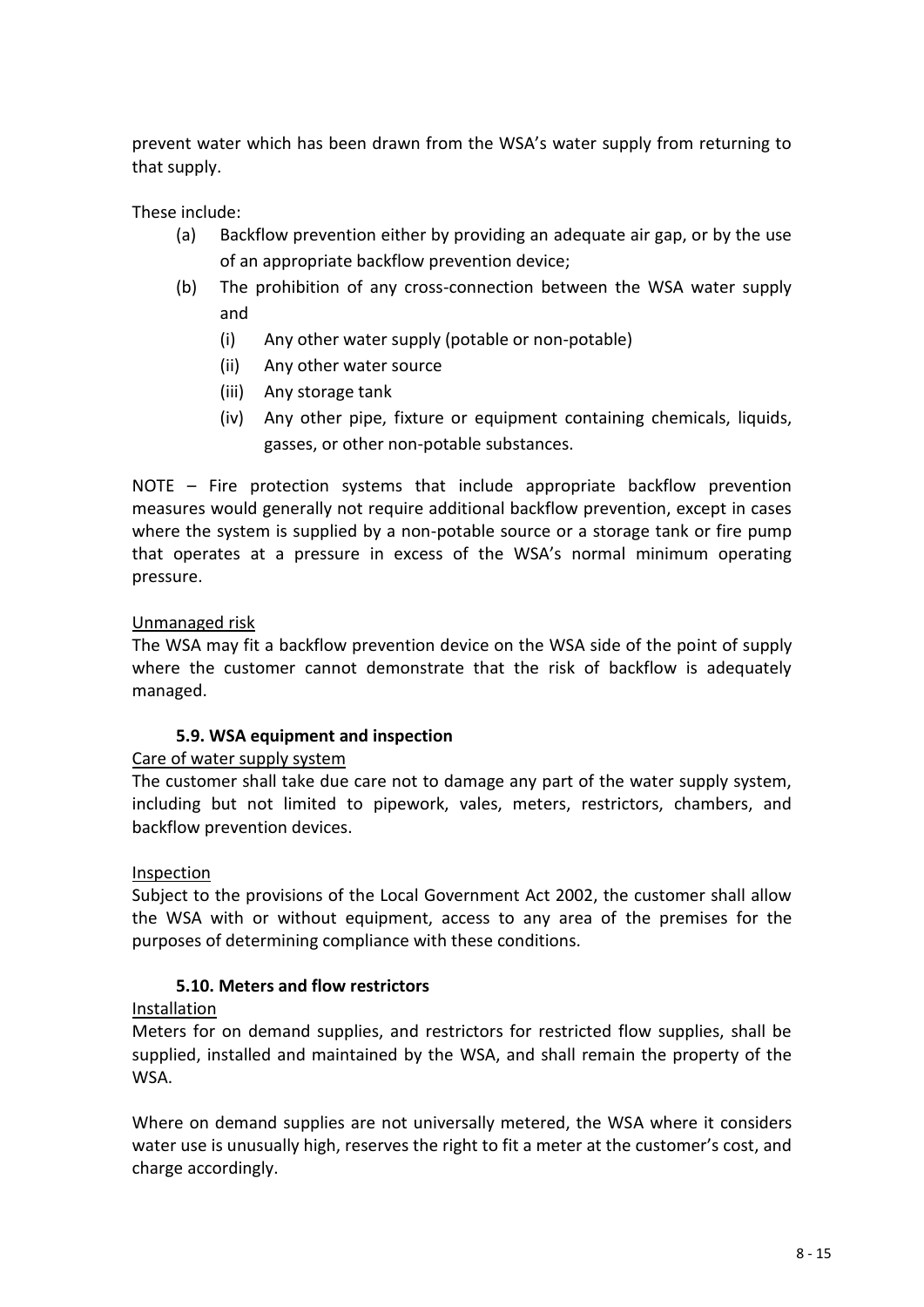## Location

Meters and restrictors shall be located in a position where they are readily accessible for reading and maintenance, and if practicable immediately on the WSA side of the point of supply, (see figure 2).

## Accuracy

Meters shall be tested as and when required by the WSA or as prescribed in OIML R49. The maximum permissible error for the upper flow rate zone  $(Q2 < Q < Q4)$  is  $\pm 2\%$  for temperatures from  $0.3^{\circ}C$  to  $30^{\circ}C$  and the maximum permissible error for the lower flow rate zone  $(Q1< Q< Q2)$  is  $\pm 5\%$ . This accuracy shall be applied to all water meters with  $Q3 < 100$  m<sup>3</sup> and may be applied to water meters with values of  $Q3 < 100$  m<sup>3</sup>/h. The flow restrictors shall be accurate to within ±10% of their rated capacity.

NOTE – Where Q is the flow rate: Q1 is the minimum flow rate; Q2 is the transitional flow rate; Q3 is the permanent flow rate; and Q4 is the overload flow rate as defined

Any customer who disputes the accuracy of a meter or restrictor may apply to the WSA for it to be tested provided that it is not within three months of the last test. If the test shows non-compliance with the accuracy above, the customer shall not be charged for the test. If the test shows compliance, the customer shall pay a fee in accordance with the WSA current fees and charges.

Meters shall be tested as prescribed in OIML R 49-2 and the test report shall be made available as prescribed in OIML R 29-3.

The variation in the error curve shall not exceed 3% for flow rates in the lower zone and 1.5% for flow rates in the upper zone. For the purpose of determining these requirements the mean values of the errors (of indication) at each flow rate, shall apply

The curves shall not exceed a maximum error of  $\pm$ 2.5% for flow rates in the upper zones.

Restrictors shall be tested be measuring the quantity that flows through the restrictor in a period of not less than 1 hour at the expected minimum operating pressure. A copy of independent certification of the test result shall be made available to the customer on request.

#### Adjustment

If any meter, after being tested, is found to register a greater or lesser consumption than the quantity of water actually passed through such a meter, the WSA shall make an adjustment in accordance with the results shown by such tests, backdated for a period at the discretion of the WSA but not exceeding 12 months, and the customer shall pay a greater or lesser amount according to the adjustment.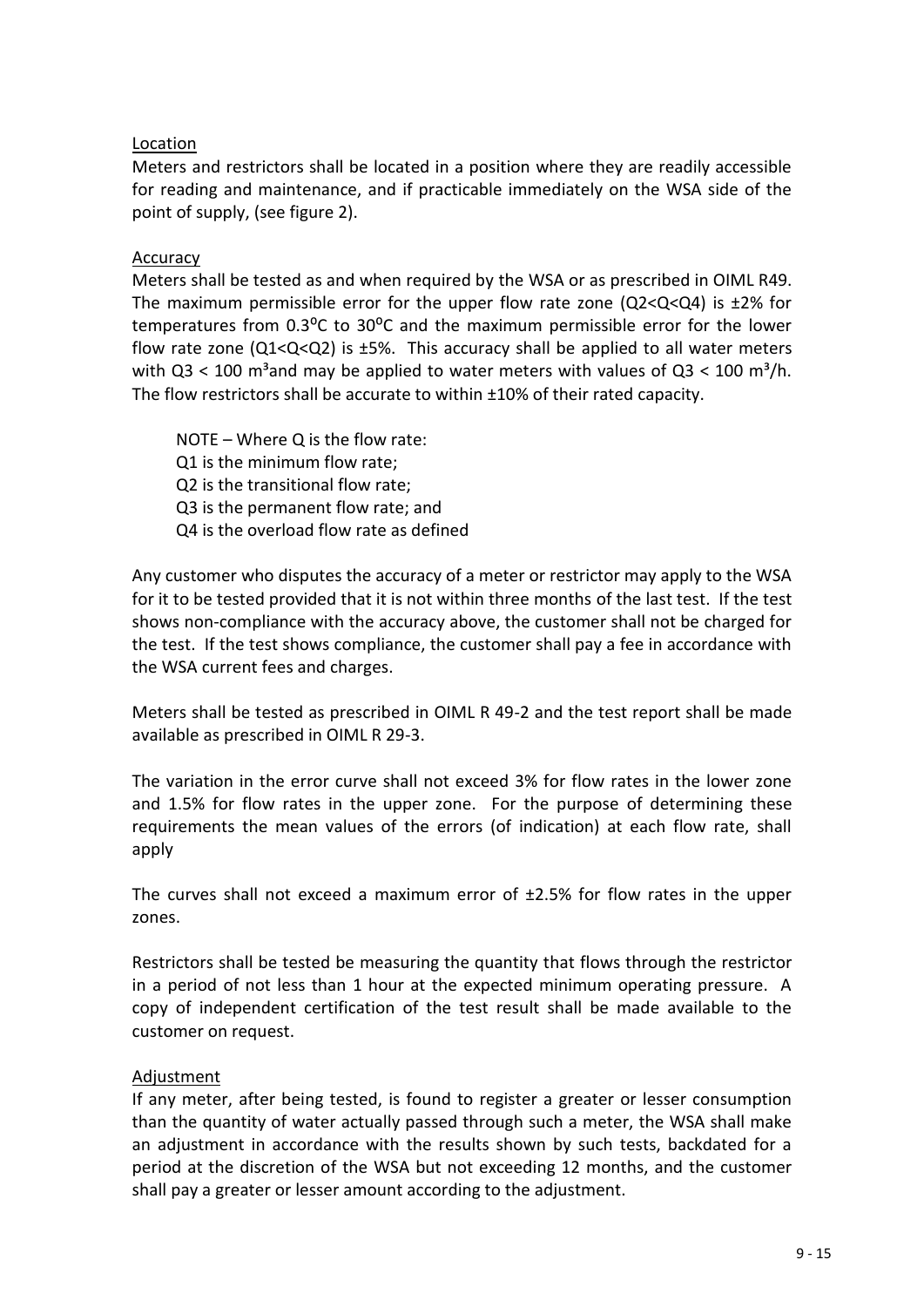Where a meter is under-reading by more than 20% or has stopped, the WSA reserves the right to charge for the amount of water assessed as having been used over the past billing period, taking into account any seasonal variations in demand.

Where a meter is over-reading, the WSA shall make appropriate adjustments to the customer's invoice(s), based on a period of similar use and backdated to when it is agreed the over-reading is likely to have occurred.

#### Estimating consumption

Should any meter be out of repair or cease to register, or be removed, the WSA shall estimate the consumption for the period since the previous reading of such meter, (based on the average of the previous four billing periods charged to the customer) and the customer shall pay according to such an estimate. Provided that when by reason of a large variation of consumption due to seasonal or other causes, the average of the previous four billing periods would be an unreasonable estimate of the consumption, the WSA may take into consideration other evidence for the purpose of arriving at a reasonable estimate, and the customer shall pay according to such an estimate.

If metering shows a significant increase in consumption for a premises, and the increase is established as being caused by a previously unknown leak, the WSA may estimate consumption as above, providing that the customer repairs the leak with due diligence

Where the seal or dial of a meter is broken, the WSA may declare the reading void and estimate consumption as described above.

#### Incorrect accounts

Where a situation occurs, other than as provided for in 9.12.5, where the recorded consumption does not accurately represent the actual consumption on a property, the account shall be adjusted using the best information available to the WSA. Such situations include, but are not limited to, misreading of the meter, errors in data processing, meters assigned to the wrong account, and unauthorised supplies.

Where an adjustment is required, in favour of the WSA or the customer, this shall not be backdated more than 12 months from the date the error was detected.

#### **5.11. Plumbing system**

Quick-closing valves, pumps, or any other equipment which may cause pressure surges or fluctuations to be transmitted within the water supply system, or compromise the ability of the WSA to maintain its stated levels of service shall not be used on any piping beyond the point of supply. In special circumstances such equipment may be approved by the WSA.

In accordance with the Building Regulations 1992 the plumbing system shall be compatible with the water supply. Specific features of the WSA supply that need to be taken into account, such as the maximum pressure and the normal operation pressure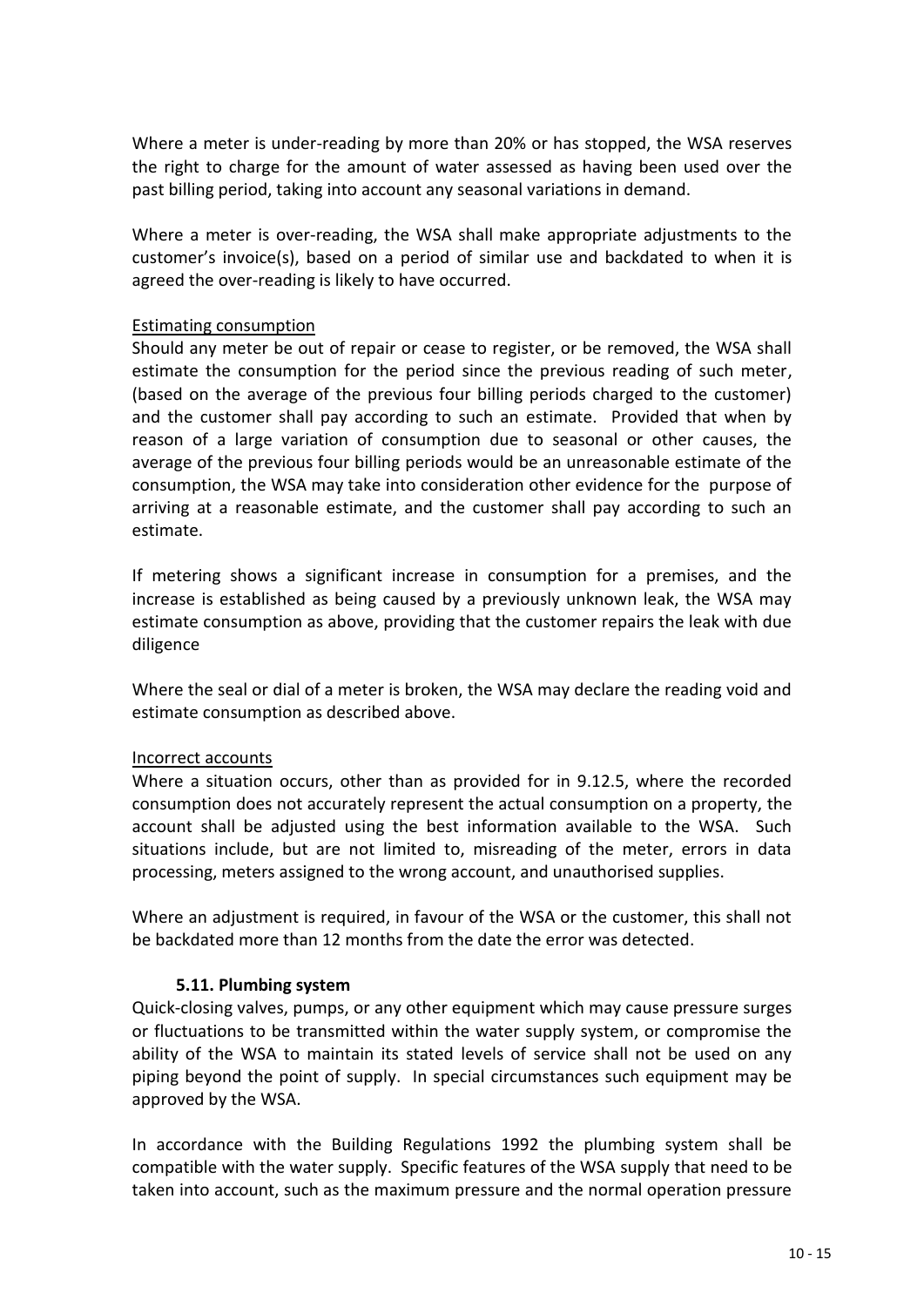may vary between towns in the District – please contact the Council for the specifications relevant to your area.

## **5.12. Prevention of waste**

The customer shall not intentionally allow water to run to waste from any pipe, tap, or other fitting, nor allow the condition of the plumbing within the property to deteriorate to the point where leakage or wastage occurs.

The WSA provides water for consumptive use not as an energy source. The customer shall not use water or water pressure directly from the supply for driving lifts, machinery, educators, generators, or any other similar device, unless specifically approved.

The customer shall not use water for a single pass cooling system or to dilute trade waste prior to disposal, unless specifically approved.

## **5.13. Payment**

The customer shall be liable to pay for the supply of water and related services in accordance with the WSA fees and charges prevailing at the time.

The WSA may recover all unpaid water charges as prescribed in the Local Government (Rating) Act 2002, sections 57 and 82.

## **5.14. Transfer of rights and responsibilities**

The customer shall not transfer to any other party the rights and responsibilities set out in this Bylaw.

A supply pipe shall serve only one customer, and shall not extend by hose or any other pipe beyond that customer's property.

In particular and not in limitation of the above any water which the customer draws from the WSA supply shall not be provided to any other party without approval of the WSA.

## **5.15 Working around buried services**

The WSA shall keep for new and known infrastructure accurate permanent records ('as-builts') of the location of its buried services. This information shall be available for inspection at no cost to users. Charges may be levied to cover the costs of providing copies of this information, in accordance with Council's annual schedule of fees and charges.

Any person proposing to carry out excavation work shall view the as-built information to establish whether or not WSA services are located in the vicinity. At least five working days notice in writing shall be given to the WSA of an intention to excavate in the vicinity of its services. Where appropriate the WSA shall mark out to within ±0.5 m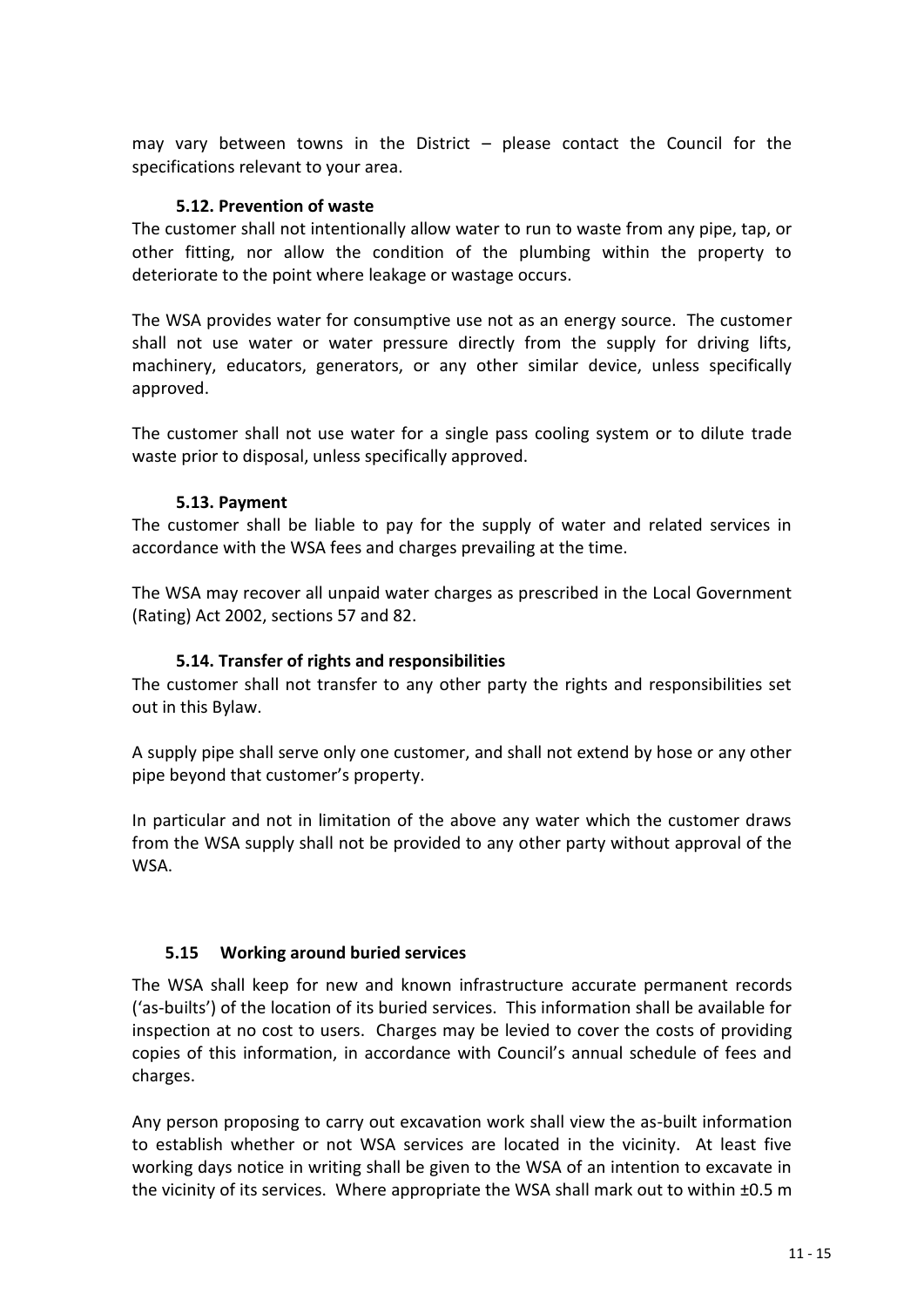on the ground the location of its services, and nominate in writing any restrictions on the work it considers necessary to protect its services. The WSA may charge for this service.

When excavating and working around buried services due care shall be taken to ensure the services are not damaged, and that bedding and backfill are reinstated in accordance with the appropriate WSA specification.

Any damage which occurs to a WSA service shall be reported to the WSA immediately. The person causing the damage shall reimburse the WSA with all costs associated with repairing the damaged service, and any other costs the WSA incurs as a result of the incident.

NOTE – Excavation within roadways is also subject to the permit process of the appropriate roading authority

## **5.16 Protection of waterworks**

#### Catchment classes

Surface water and groundwater catchment areas from which untreated water is drawn for the purposes of water supply may be designated as:

- (a) Controlled;
- (b) Restricted; or
- (c) Open.

Catchment areas that are not designated are deemed to be open catchment areas until otherwise designated.

#### Controlled catchments

The following conditions apply:

(a) *Entry*

Catchment areas which are designated as controlled, or any area held by the WSA as a water reserve, shall not be entered by any person except those specifically authorised or permitted in writing by the WSA. Within such areas unless provided for by the WSA no person shall:

- (i) Camp
- (ii) Take or allow to stray any livestock
- (iii) Bathe or wash anything
- (iv) Deposit any dirt, or foul material of any kind
- (v) Defecate
- (b) *Permits*

Entry permits shall forbid, regulate or control the following activities:

- (i) Hunting, trapping, shooting or fishing
- (ii) Lighting or maintaining any fire
- (iii) Taking of any dog or other animal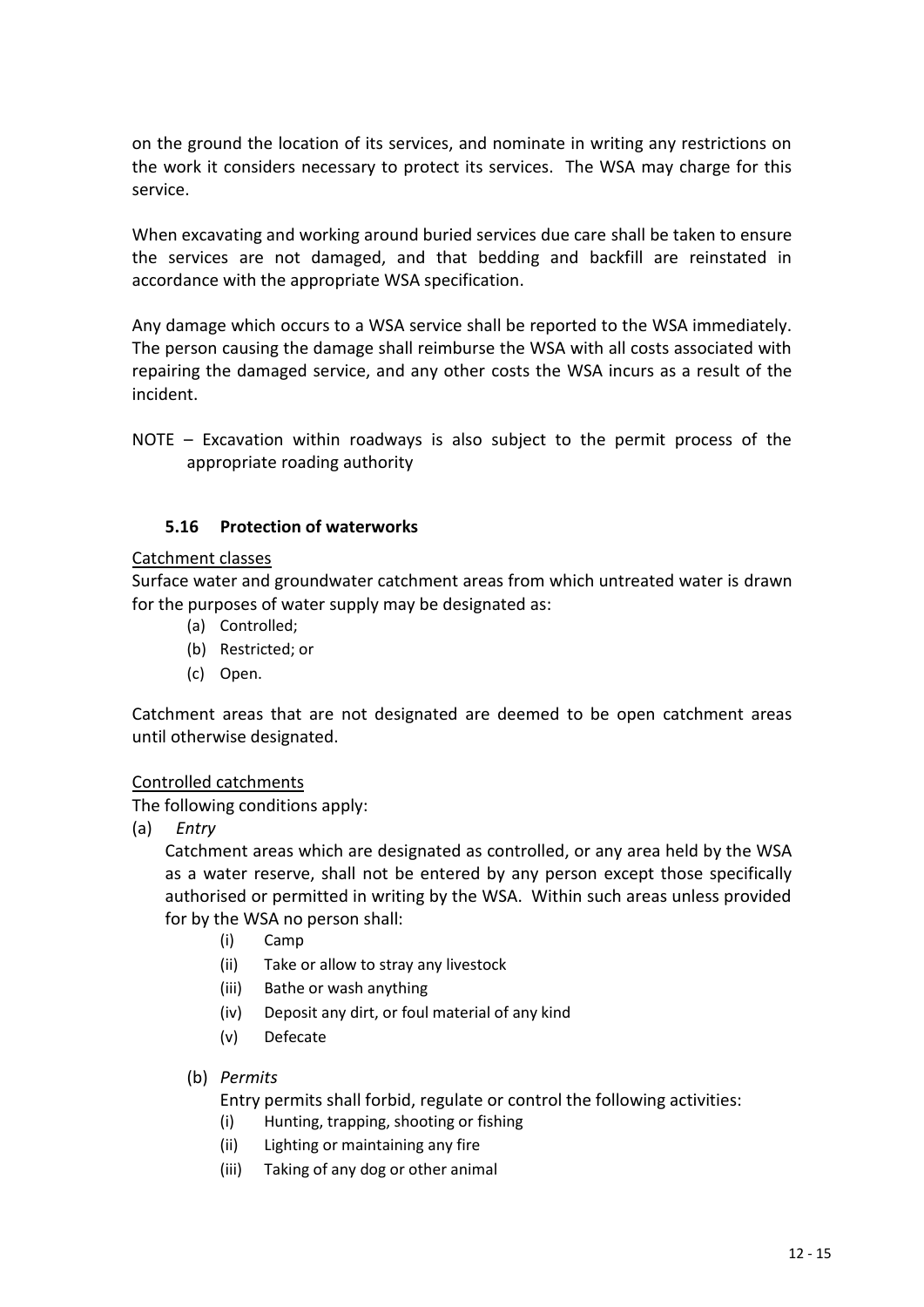- (iv) Damaging or destroying any trees, shrubs, or other existing cover, or interference with any property
- (v) Carrying of any firearm or weapon of any kind, any trap or any fishing gear which may be used for the hunting or catching of birds, fish or animals
- (vi) Use of any pesticide or toxic substance for any purpose whatsoever

A person may be required to present a medical clearance before an entry permit will be issued.

(c) *Permits to be presented*

Unless the WSA permits:

- (i) No person to whom any permit has been issued shall enter or leave any controlled catchment area or land held by the WSA as a water reserve without presenting such a permit for inspection by the WSA ranger and notifying the ranger of their intention of entering or leaving such an area as the case may be
- (ii) Every person on any controlled catchment area or land held by the local authority as a water reserve shall upon demand produce any such permit for inspection by the ranger
- (iii) No permit issued shall be capable of being transferred
- (iv) The WSA may at any time, by notice in writing delivered to the holder, revoke or suspend any such permit for such time as shall be stated in such a notice.

## (d) *Interference and obstruction*

In any controlled catchment area or any land held by the WSA as a water reserve:

- (i) Every person shall upon the request of the ranger or other officer of the WSA immediately leave the controlled catchment area or land held by the WSA as a water reserve, but shall nevertheless be liable so as to be prosecuted for the breach of any of the provisions of this Bylaw, and the failure to so leave shall constitute a further offence.
- (ii) No person shall obstruct or hinder any duly appointed officer of the WSA in the exercise of any powers vested in that officer under the provisions of this Bylaw.

#### Restricted catchments

Catchment areas which are designated as restricted shall allow for certain activities, but shall be as for controlled catchments for other activities. Those activities may include unrestricted entry for:

- (a) Tramping;
- (b) Hunting
- (c) Trapping;
- (d) Shooting;
- (e) Fishing.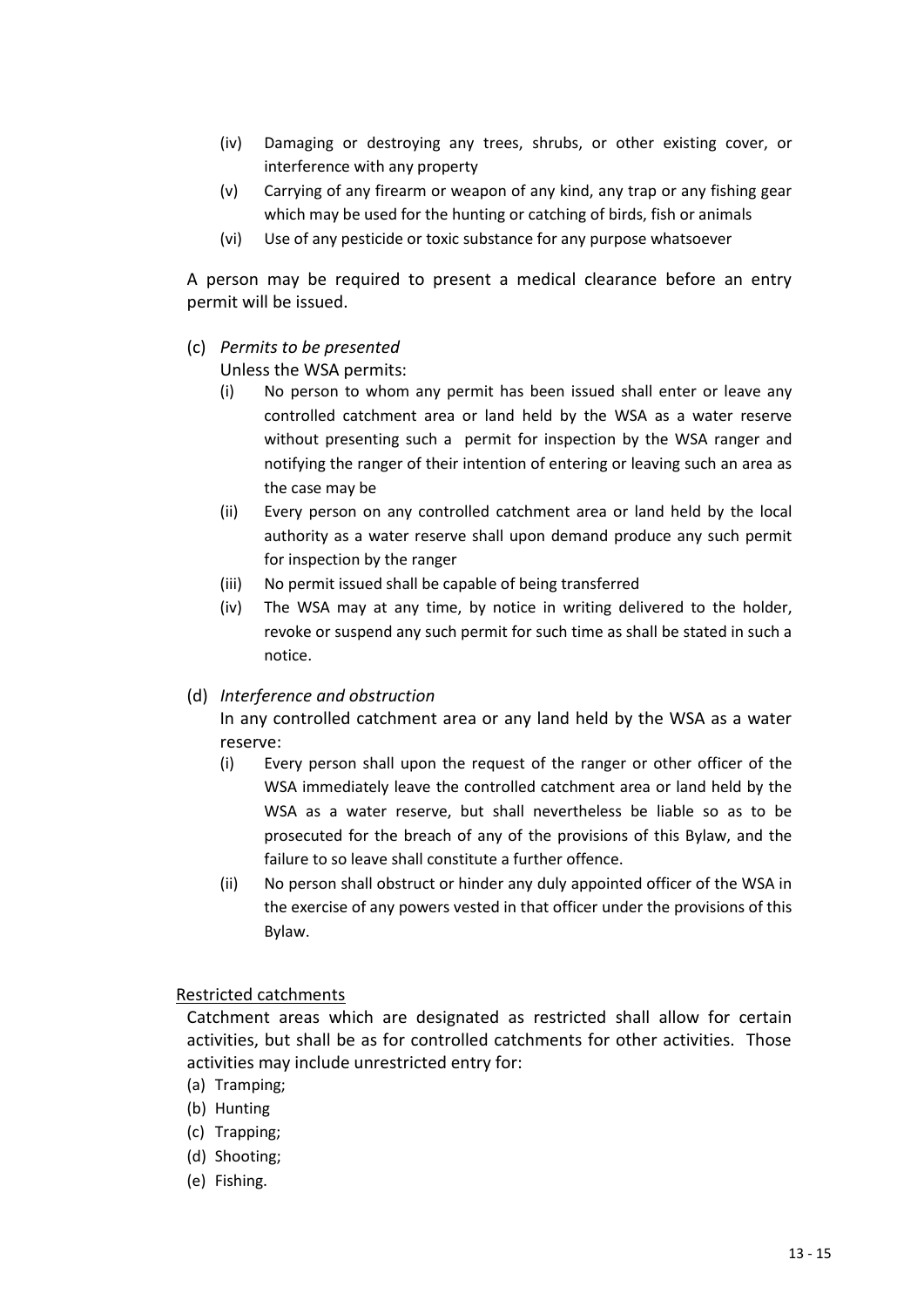## Open catchments

In open catchment areas whether designated or not, there will generally be no restriction on activities other than any provisions of the regional or district plan and the National Environmental Standard.

Spillages and adverse events

In the event of a spillage, or any event which may compromise the water supply, the person responsible for the event shall advise the WSA with due urgency. This requirement shall be in addition to those other notification procedures which are required for other authorities.

# **6 Breaches and Infringement Offences**

## **6.1 Breaches of Conditions of supply**

The following are deemed breaches of the condition to supply water:

- (a) An incorrect application for supply which fundamentally affects the conditions of supply (section 9);
- (b) Failure by the customer to meet and comply with the conditions of supply
- (c) Failure to meet any obligation placed on the customer under all current Acts and Regulations specified in section 5(a);
- (d) Frustration of the WSA's ability to adequately and effectively carry out its obligation;
- (e) An act or omission including but not limited to any of the following:
	- (i) Failure to pay the appropriate charges by the due date
	- (ii) Failure to repair a leak, or in any way wilfully allowing water to run to waste, or to be misused
	- (iii) The fitting of quick-closing valves, pumps, or any other equipment which may cause pressure surges or fluctuations to be transmitted within the water supply system, or compromise the ability of the WSA to maintain its stated level of service (subject to 9.13)
	- (iv) Failure to prevent backflow (see 9.10)
	- (v) Failure to comply with water use restrictions or prohibitions introduced by the WSA for any specified purpose.
	- (vi) Using water or water pressure directly for the supply for driving lifts, machinery, educators, generators or any similar device, unless specifically approved by the WSA
	- (vii) Using water for a single pass cooling or heating system, or to dilute trade waste prior to disposal, unless specifically approved.
	- (viii) Extending by hose or any other pipe a private water supply beyond that customer's property
	- (ix) Providing water drawn from the WSA supply to any other party without approval of the WSA

In the event of a breach, the WSA shall serve notice on the customer advising the nature of the breach and the steps to be taken to remedy it. If, after one week,